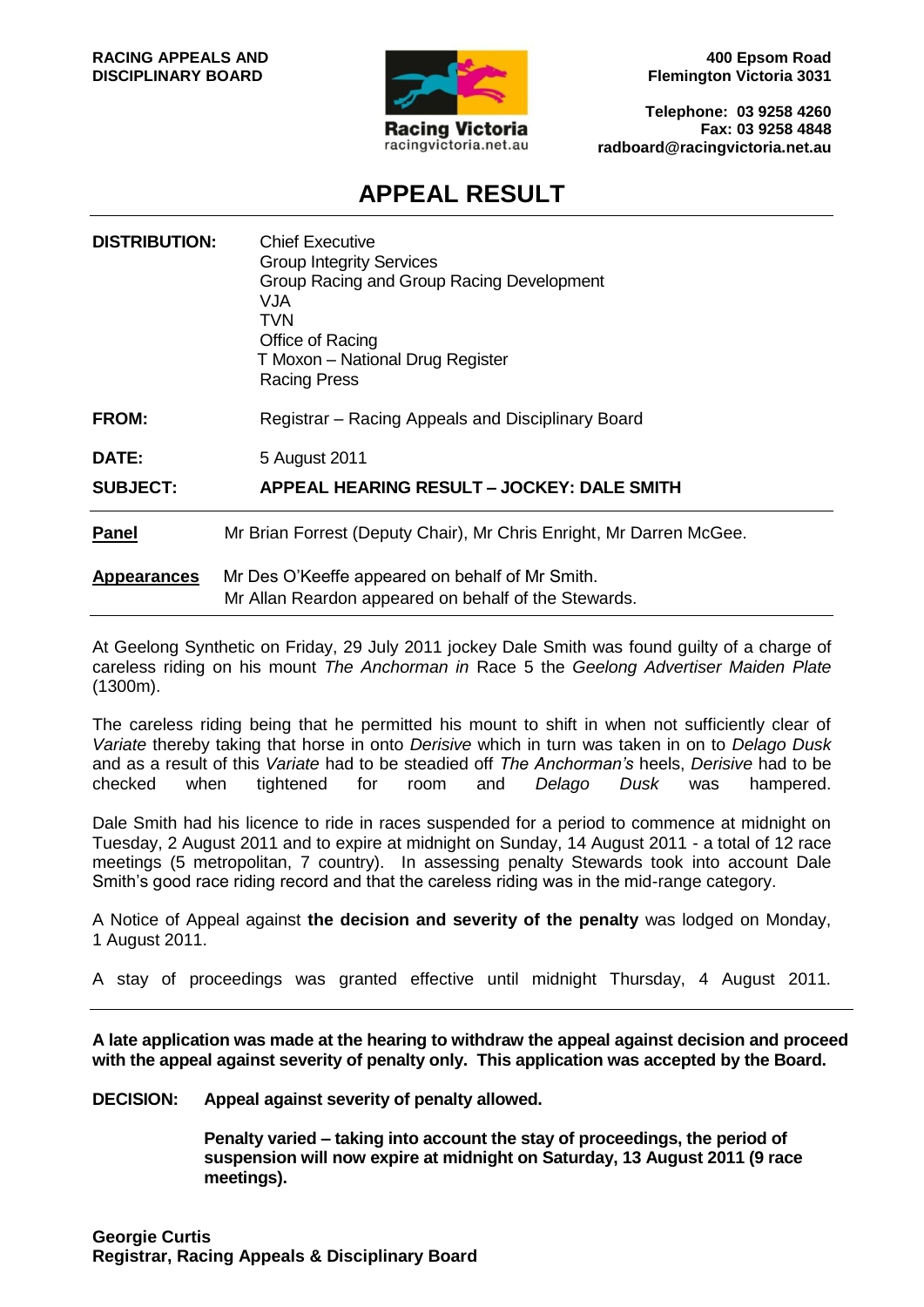# **TRANSCRIPT OF**

# **PROCEEDINGS**

## **RACING APPEALS AND DISCIPLINARY BOARD**

\_\_\_\_\_\_\_\_\_\_\_\_\_\_\_\_\_\_\_\_\_\_\_\_\_\_\_\_\_\_\_\_\_\_\_\_\_\_\_\_\_\_\_\_\_\_\_\_\_\_\_\_\_\_\_\_\_\_\_\_\_\_\_

**MR B. FORREST, Deputy Chairman MR C. ENRIGHT MR D. McGEE**

### **EXTRACT OF PROCEEDINGS**

# **DECISION**

# **IN THE MATTER OF THE GEELONG ADVERTISER MAIDEN PLATE OVER 1300 METRES AT GEELONG ON 29/7/11**

# **JOCKEY: DALE SMITH**

### **MELBOURNE**

### **FRIDAY, 5 AUGUST 2011**

MR A. REARDON appeared on behalf of the RVL Stewards

MR D. O'KEEFFE appeared on behalf of the Appellant